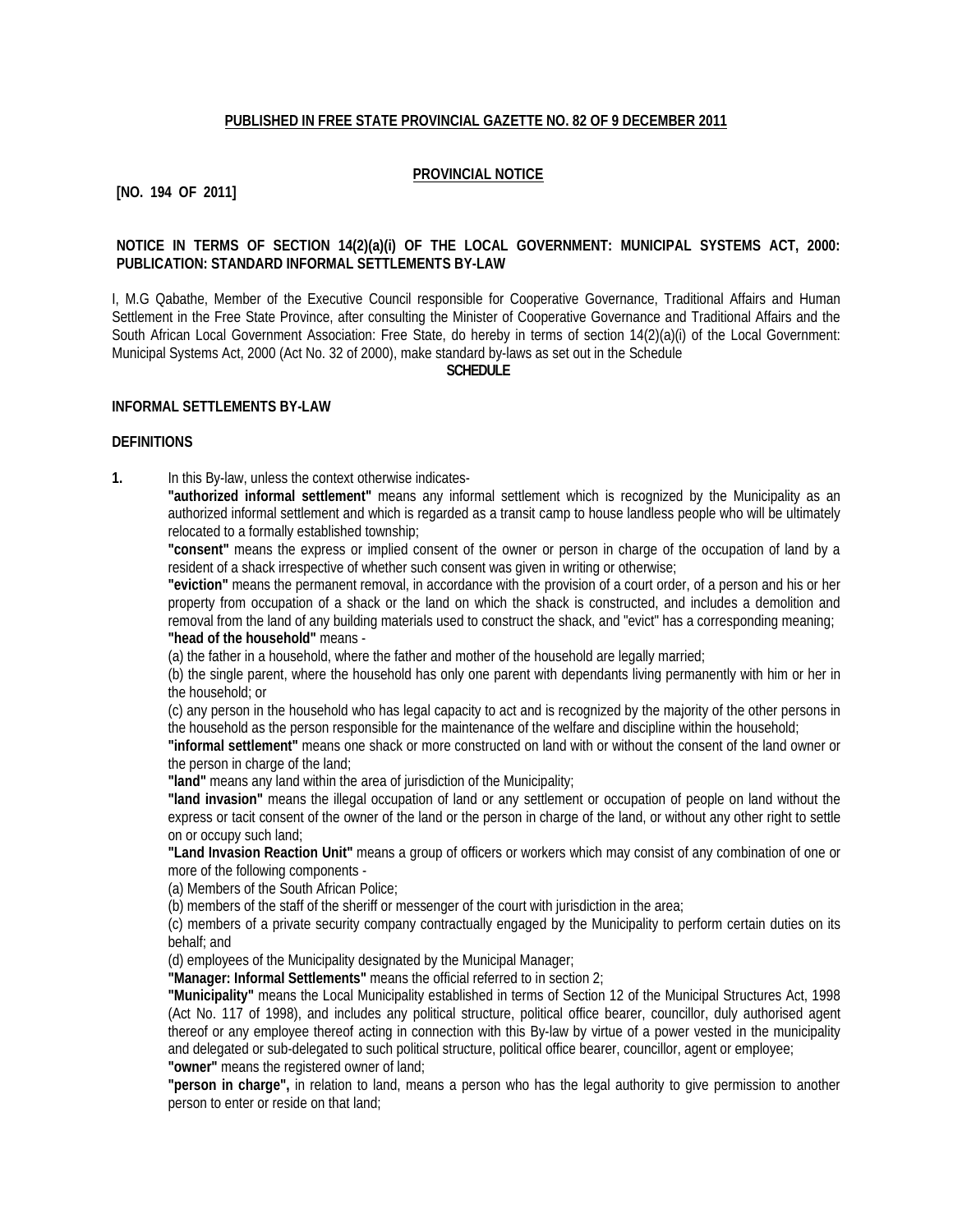**"shack"** means any temporary shelter, building, hut, tent, dwelling or similar structure which does not comply with the provisions of the National Building Regulations and Building Standards Act, 1977 (Act No. 103 of 1977) and the regulations promulgated under that Act and which is primarily used for residential purposes; and

**"unauthorized informal settlement"** means any settlement which is not recognized by the Municipality as an authorized informal settlement.

## **APPOINTMENT OF MANAGER: INFORMAL SETTLEMENTS**

- **2.** (1) The Municipality may assign one of its officials as its Manager: Informal Settlements to manage and control all the informal settlements in accordance with the provisions of this By-law.
	- (2) In the absence of a Manager: Informal Settlements, the powers and duties of the Manager: Informal Settlements in this By-law must be executed by the Municipal Manager or a delegatee.

### **DUTIES OF THE MANAGER: INFORMAL SETTLEMENTS**

- **3.** The Manager: Informal Settlements must ensure that all development is in accordance with the spatial development framework and integrated development plan, that the process of township establishment is followed in all cases and must and has the power to-
	- (1) determine whether an informal settlement is an authorised or unauthorised informal settlement;
	- (2) conduct regular surveys to determine the location, origin and extent of and the conditions prevailing in each informal settlement;
	- (3) monitor and control all informal settlements and take the necessary steps to prevent land invasion within the area of jurisdiction of the Municipality;
	- (4) undertake and promote liaison and communication with local communities with a view to obtaining their understanding and cooperation regarding the prevention of land invasion in the area of jurisdiction of the Municipality;
	- (5) keep a register of all the residents who are entitled to reside in each authorized informal settlement, and in such register the following details must be entered in respect of each shack in each authorized informal settlement -
		- (a) a unique number allocated to the stand or site on which the shack is constructed;
		- (b) the names, and identity number of the head of the household who is entitled to occupy the shack;
		- (c) the names, identity numbers and relationships to the head of the household of each and every other person occupying the shack as a member of the household;
		- (d) the reference number of the file of the Manager: Informal Settlements that contains a copy of the contractual agreement in respect of the shack;
		- (e) the number of the shack's rental account;
		- (f) the number of the shack's municipal services account;
		- (g) the previous address of the household that is entitled to occupy the shack; and
		- (h) the names, addresses and telephone numbers, if any, of at least two family members of the head of the household who do not live at the same address as the household that is entitled to occupy the shack;
	- (6) ensure that all the residents living in an authorised informal settlement are registered in the Municipality's Housing Waiting List;
	- (7) submit written report on the control and management of any informal settlement, or the conditions prevailing in the informal settlement, if and when required to do so by the Municipality;
	- (8) for the purpose of informing residents of informal settlements and all other persons visiting informal settlements, ensure that-
		- (a) the contents of this By-law is communicated to all the residents of every informal settlement; and
		- (b) a copy of this By-law is posted and maintained in every informal settlement in a prominent place at the venue where the residents' committee contemplated in section 6 usually holds its meetings;
	- (9) allocate to each site or stand in an authorised informal settlement an individual number as the temporary address of the site or stand and must ensure that such number is legibly painted or inscribed in a prominent place on the site or stand;
	- (10) perform any other duty or function which may be necessary to ensure the proper management and control of an informal settlement.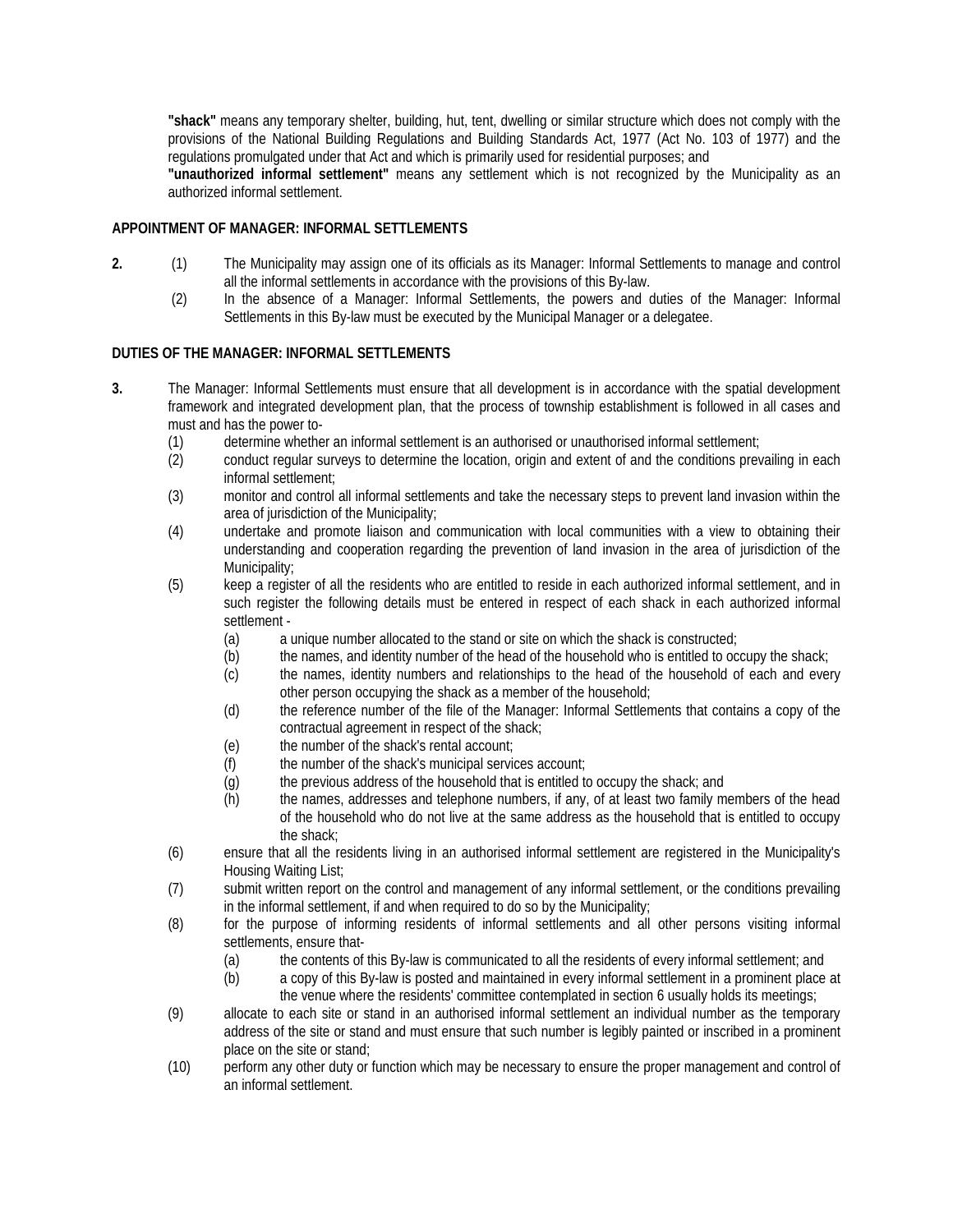## **CONSIDERATIONS REGARDING DETERMINATION OF STATUS OF INFORMAL SETTLEMENTS**

- **4.** The Manager: Informal Settlements must take into account the following before making any determination on whether an informal settlement is authorised or not:
	- (a) consider applicable legislation;<br>(b) obtain and consider representa
	- obtain and consider representations of the owner of the relevant land; and
	- (c) obtain and consider representations of residents of the informal settlements.

## **INCIDENTS OF LAND INVASION**

- **5.** (1) The Manager: Informal Settlements must, within a period of 24 hours after he or she becomes aware of an incident of land invasion or the existence of a newly established informal settlement, irrespective of whether such informal settlement was established as a consequence of an incident of land invasion or not -
	- (a) commence with the process regarding the determination of the status of the informal settlement as an authorized or an unauthorized informal settlement; and
	- (b) inform the residents of the informal settlement of the status of the informal settlement in accordance with section 6 or section 8, whichever is applicable in the circumstances.
	- (2) In the event of the status of an informal settlement contemplated in subsection (1) being determined as an authorised informal settlement, the Manager: Informal Settlements must deal with the matter in accordance with the provisions of section 6.
	- (3) In the event of the status of an unauthorised informal settlement being determined, the Manager: Informal Settlements must deal with the matter in accordance with the provisions of section 8.

# **PROCEDURES RELATING TO THE MANAGEMENT AND CONTROL OF AUTHORISED INFORMAL SETTLEMENTS**

- **6.** (1) As soon as a determination of the status of an authorised informal settlement has been made, the Manager: Informal Settlements must, personally or through any other official designated by the Municipal Manager to assist him or her for that purpose, visit the informal settlement and notify the residents of the status of the authorized informal settlement in the manner contemplated in section 7(2) or by means of a letter delivered in the circumstances, whichever way would be more effective in the relevant circumstances.
	- (2) The Manager: Informal Settlements must implement measures to manage, monitor and control the occupancy of residents in the authorized informal settlement in order to prevent the construction of unauthorised shacks in the authorised informal settlement and the taking up of residence by unauthorised residents in the informal settlement.
	- (3) Any unauthorised occupancy in an authorised informal settlement contemplated in subsection (2) must be dealt with in accordance with the provisions of section 7.
	- (4) In respect of an authorised informal settlement contemplated in subsection (1), the Manager: Informal Settlements must inform the Manager: Finance of the Municipality of such settlement and make information contemplated in section 3(5) available to that Manager.
	- (5) The Manager: Finance of the Municipality must
		- (a) institute, operate and maintain an appropriate account for services rendered by the Municipality to each registered shack in the authorised informal settlement and for any charges levied for the right of occupation of a particular site or stand in the authorised informal settlement, subject to relevant legislation; and
		- (b) ensure that such an account is supplied to the head of the household of each registered shack in the authorised informal settlement, subject to relevant legislation.

## **RESIDENTS' COMMITTEES**

**7.** (1) A meeting of residents in each authorised informal settlement must be convened annually on a date and at a venue determined by the Manager: Informal Settlements to elect a residents' committee comprising a chairperson, deputy chairperson, secretary and six ordinary members to represent the views and interests of the residents of the authorised informal settlement in all consultative processes between the Municipality and the residents of the authorised informal settlement.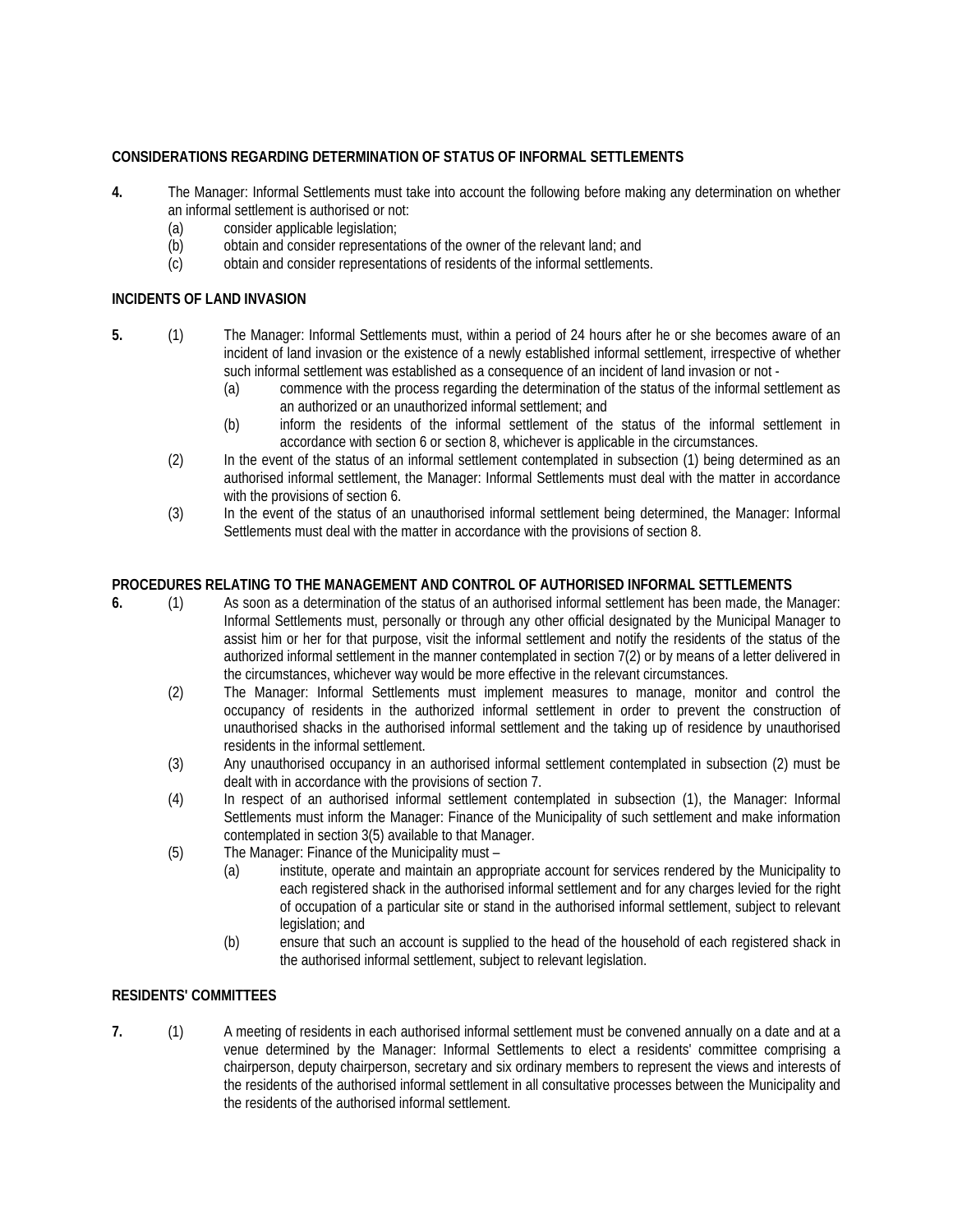- (2) A residents' committee contemplated in subsection (1) and the Manager: Informal Settlements, or his or her designated representative, must meet on a monthly basis, and at such meetings the Municipality must consult the residents' committee on all matters relating to the authorised informal settlement and communicate matters of general concern to the residents of a collective basis.
- (3) After meetings contemplated in subsection (2), it is the responsibility of the residents' committee to inform the individual residents of matters discussed at the meetings.
- (4) Special meetings of residents may be convened from time to time by a residents' committee contemplated in subsection (1) to communicate with and inform the individual residents of matters relating to the authorised informal settlement.
- (5) A resident's committee contemplated in subsection (1) must give notice of a meeting of the residents of the authorised informal settlement by placing the notice prominently at a venue whose location has been determined by the residents' committee and communicated to the residents at an official meeting of the residents.
- (6) Notwithstanding the provisions of this section, the Manager: Informal Settlements may call a meeting of residents or attend a meeting called by the residents committee in terms of subsection (4).

## **PROCEDURES RELATING TO THE TERMINATION OF UNAUTHORISED INFORMAL SETTLEMENTS**

- **8.** (1) As soon as a determination of the status of an unauthorised informal settlement has been made, the Manager: Informal Settlements must, personally or through any official designated by the Municipal Manager to assist him or her for that purpose, visit the informal settlement and notify the residents of the status of the unauthorized informal settlement by means of a written notice hand-delivered to each shack in the informal settlement.
	- (2) The written notice contemplated in subsection (1) must
		- (a) notify the residents of a shack in the unauthorised informal settlements that their occupation of the shack and the site or stand on which it is situated is illegal; and
		- (b) request the residents of the shack to vacate the shack and remove any building materials and other personal property from the unauthorized informal settlement within a period of 24 hours after receipt of the written notice.
	- (3) If the informal settlement is on land that does not belong to the Municipality, a copy of the notice contemplated in subsection (1) must also be delivered to such owner.
	- (4) If the residents notified in terms of subsection (1) cooperate and vacate their shacks and remove their building materials and other personal property from the site or stand in the unauthorized informal settlement, the Manager: Informal Settlements must take such steps as he or she may deem appropriate to prevent a recurrence of any incident of land invasion or illegal land occupation on that site, stand or unauthorised informal settlement and must regularly monitor the situation to ensure the non-recurrence of such land invasion or illegal land occupation.
	- (5) If the residents notified in terms of subsection (1) fail to cooperate and vacate their shacks and remove their building materials and other personal property from the site or stand in the unauthorized informal settlement, the Manager: Informal Settlements must immediately institute the necessary legal procedures to obtain an eviction order contemplated in subsection (6).
	- (6) Within a period of 24 hours after the expiry of the period stipulated in the written notice contemplated in subsection (1), the Manager. Informal Settlements must commence the process to obtain an eviction order contemplated in the Prevention of Illegal Eviction from and Unlawful Occupation of Land Act, 1998 (Act No. 19 of 1998), against any person or persons jointly or severally, occupying or residing in a shack or on a site or stand in the unauthorised informal settlement.
	- (7) The Manager, Informal Settlements must, within a period of 24 hours after obtaining the eviction order referred to in subsection (6), deploy the Land Invasion Reaction Unit to execute the eviction order and to terminate the unauthorized informal settlement.
	- (8) Any costs incurred by the Manager: Informal Settlements for the purposes of executing the provision of this By-law must be borne by the Municipality in accordance with its approved budget.